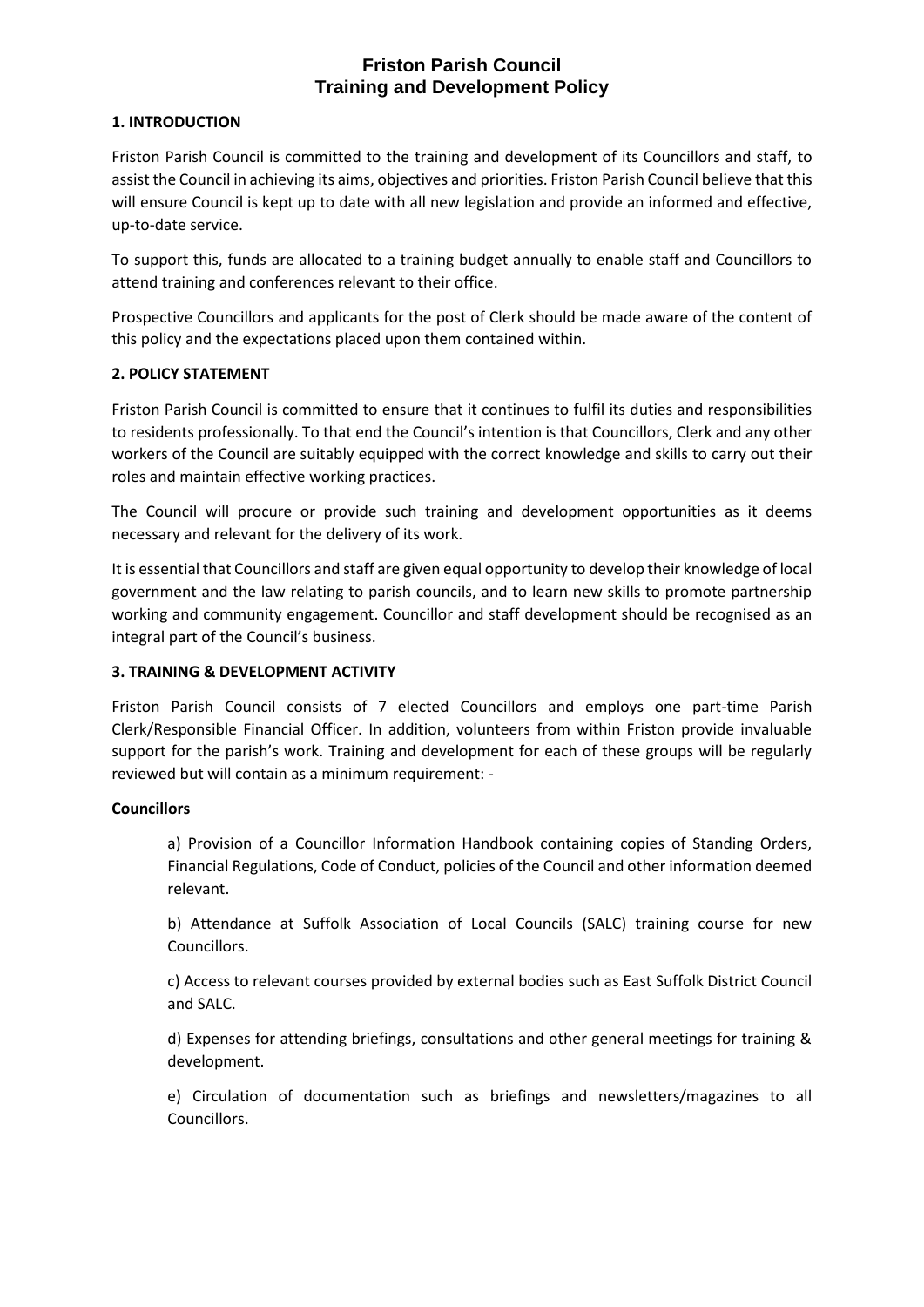# **Friston Parish Council Training and Development Policy**

#### **Clerk/Responsible Financial Officer**

a) Provision of copies of the Standing Orders, Financial Regulations, Code of Conduct, policies of the Parish Council and other information deemed relevant

b) Attendance at a 'New Clerk's' training course or similar if necessary

c) Assistance financially in gaining the Certificate of Local Council Administration (CiLCA) within 24 months of appointment (this is a condition of employment)

d) Any other training relevant to the proficient discharge of their duties such as I.T., Legal Powers, Finance and understanding the planning system, identified through regular training needs assessments

e) Attendance at relevant training courses and/or local meetings of external bodies such as Society of Local Council Clerks (SLCC), and SALC.

f) Subscription to relevant publications and advice services

g) Provision of the Local Council Administration handbook by Charles Arnold Baker/Paul Clayden and other relevant publications, which will remain the property of the Council

h) Arranging mentoring opportunities with suitably qualified Clerks from neighbouring parishes

i) Regular feedback from the Chairman of the Council in their performance

j) Expenses for attending briefings, consultations, training and any other general meetings

#### **Volunteers on Parish Council Activities**

a) Briefings on relevant health and safety matters and the scope of their work prior to starting

b) Assessment of their skill, knowledge and capacity to complete the task in hand including Risk Assessments

c) Briefing on the safe use of any equipment provided by the Council

d) Training for volunteers will not be beyond that which is necessary for their role

#### **4. TRAINING NEEDS IDENTIFIED**

To provide appropriate training, development and learning opportunities for all Councillors and staff, identified through self-assessment, the Council's aims and objectives and changes in legislation.

Training requirements for Councillors will usually be identified by themselves, the Chairman and Clerk, with opportunities to attend courses being investigated by the Clerk and brought to the attention of full Council.

Annually, the Council will formally review the training needs of the Councillors and the Clerk at a meeting of the Parish Council, normally the budget meeting.

Training needs for the Clerk will be identified through the recruitment process for new Clerks, including application form and interview, formal and informal discussions and annual staff appraisals

The Clerk is expected to keep up-to-date with developments in the sector and highlight to the Council any training required